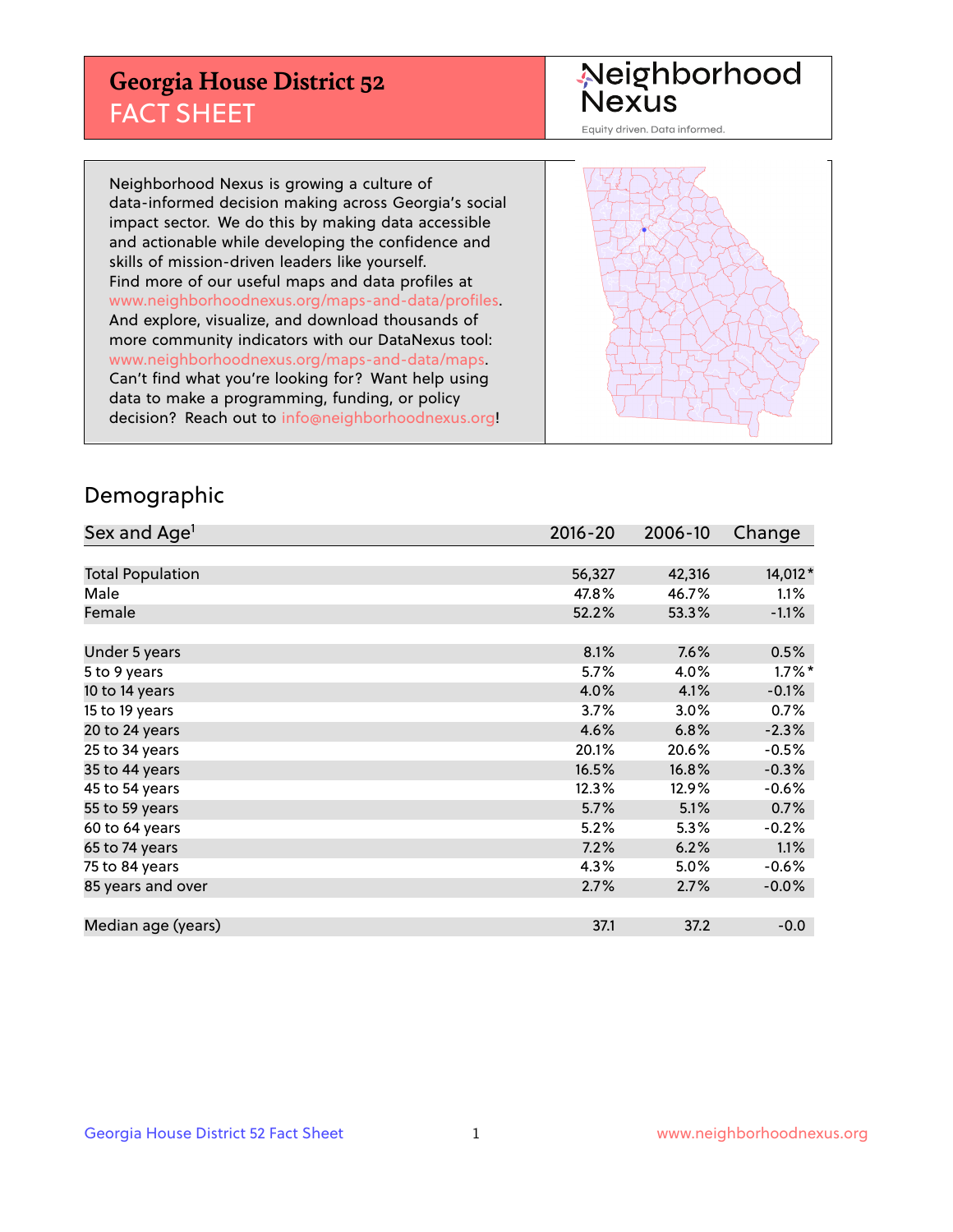## Demographic, continued...

| Race <sup>2</sup>                                            | $2016 - 20$ | 2006-10 | Change      |
|--------------------------------------------------------------|-------------|---------|-------------|
| <b>Total population</b>                                      | 56,327      | 42,316  | 14,012*     |
| One race                                                     | 95.8%       | 98.7%   | $-3.0\%$ *  |
| White                                                        | 64.2%       | 75.2%   | $-11.0\%$ * |
| <b>Black or African American</b>                             | 14.6%       | 11.7%   | $2.9\%$ *   |
| American Indian and Alaska Native                            | 0.3%        | 0.3%    | $-0.0%$     |
| Asian                                                        | 16.2%       | 9.5%    | $6.6\%$ *   |
| Native Hawaiian and Other Pacific Islander                   | 0.0%        | 0.0%    | $-0.0%$     |
| Some other race                                              | 0.5%        | 1.9%    | $-1.4%$     |
| Two or more races                                            | 4.2%        | 1.3%    | $3.0\%$ *   |
| Race alone or in combination with other race(s) <sup>3</sup> | $2016 - 20$ | 2006-10 | Change      |
| Total population                                             | 56,327      | 42,316  | 14,012*     |
| White                                                        | 67.4%       | 76.4%   | $-9.0\%$ *  |
| <b>Black or African American</b>                             | 15.9%       | 12.2%   | $3.7\%$ *   |
| American Indian and Alaska Native                            | 1.4%        | 0.8%    | 0.6%        |
| Asian                                                        | 18.3%       | 10.1%   | $8.2\%$ *   |
| Native Hawaiian and Other Pacific Islander                   | 0.2%        | 0.1%    | 0.1%        |
| Some other race                                              | 1.9%        | 2.0%    | $-0.1%$     |
|                                                              |             |         |             |
| Hispanic or Latino and Race <sup>4</sup>                     | $2016 - 20$ | 2006-10 | Change      |
| Total population                                             | 56,327      | 42,316  | 14,012*     |
| Hispanic or Latino (of any race)                             | 6.8%        | 6.7%    | 0.1%        |
| Not Hispanic or Latino                                       | 93.2%       | 93.3%   | $-0.1%$     |
| White alone                                                  | 59.4%       | 70.7%   | $-11.3\%$ * |
| Black or African American alone                              | 14.6%       | 11.6%   | $2.9\%$ *   |
| American Indian and Alaska Native alone                      | 0.1%        | 0.1%    | 0.1%        |
| Asian alone                                                  | 16.1%       | 9.5%    | $6.6\%$ *   |
| Native Hawaiian and Other Pacific Islander alone             | 0.0%        | 0.0%    | 0.0%        |
| Some other race alone                                        | 0.2%        | 0.1%    | 0.1%        |
| Two or more races                                            | 2.8%        | 1.2%    | $1.6\%$ *   |
| U.S. Citizenship Status <sup>5</sup>                         | 2016-20     | 2006-10 | Change      |
|                                                              |             |         |             |
| Foreign-born population                                      | 12,400      | 7,670   | 4,730*      |
| Naturalized U.S. citizen                                     | 34.3%       | 32.2%   | 2.1%        |
| Not a U.S. citizen                                           | 65.7%       | 67.8%   | $-2.1%$     |
| Citizen, Voting Age Population <sup>6</sup>                  | 2016-20     | 2006-10 | Change      |
| Citizen, 18 and over population                              | 37,405      | 30,386  | 7,019*      |
| Male                                                         | 43.9%       | 46.1%   | $-2.2%$     |
| Female                                                       | 56.1%       | 53.9%   | 2.2%        |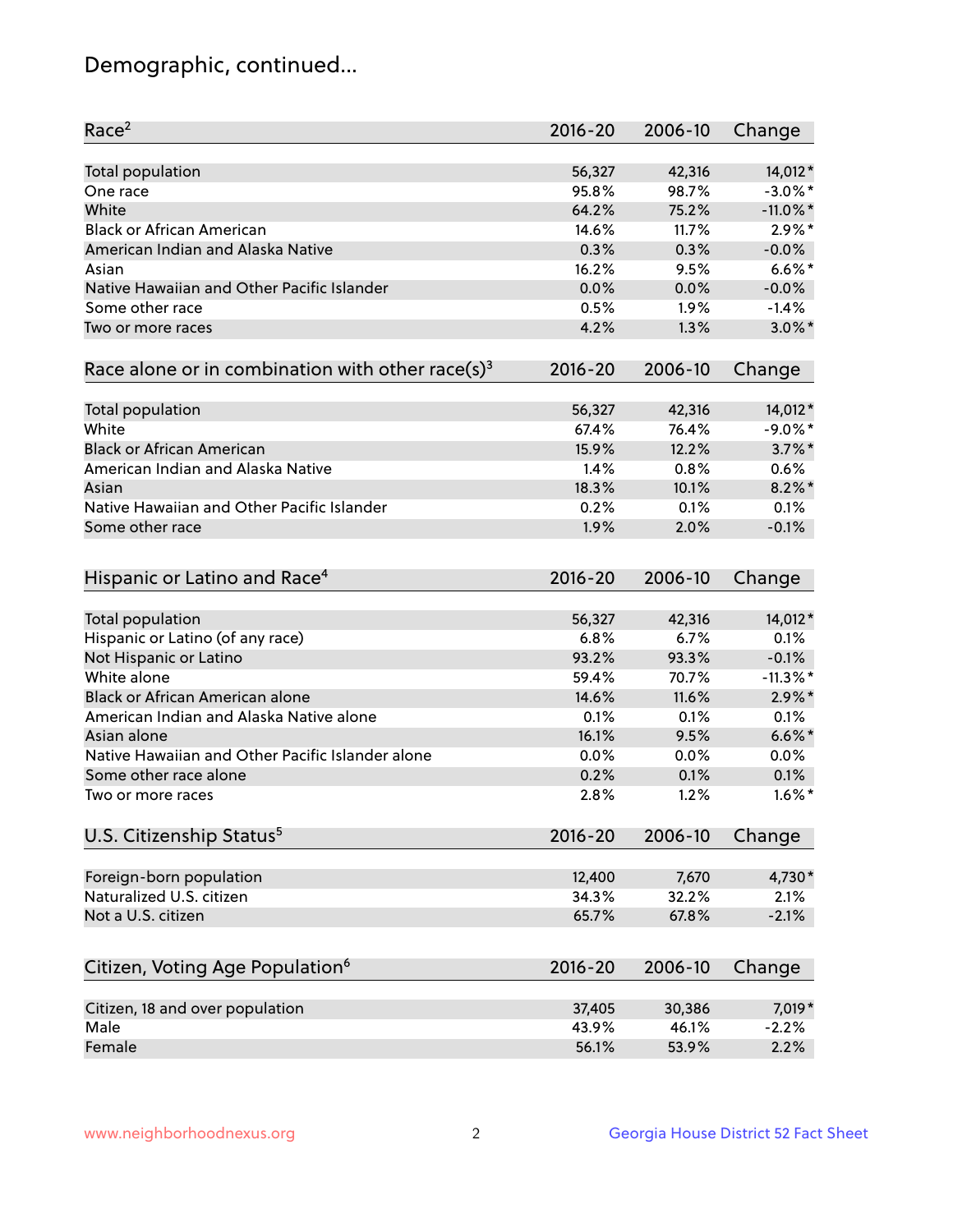#### Economic

| Income <sup>7</sup>                                 | $2016 - 20$ | 2006-10 | Change     |
|-----------------------------------------------------|-------------|---------|------------|
|                                                     |             |         |            |
| All households                                      | 26,174      | 20,627  | $5,547*$   |
| Less than \$10,000                                  | 4.1%        | 5.6%    | $-1.6%$    |
| \$10,000 to \$14,999                                | 1.6%        | 2.8%    | $-1.2%$    |
| \$15,000 to \$24,999                                | 3.3%        | 6.4%    | $-3.1\%$ * |
| \$25,000 to \$34,999                                | 5.4%        | 7.0%    | $-1.5%$    |
| \$35,000 to \$49,999                                | 9.4%        | 11.6%   | $-2.1%$    |
| \$50,000 to \$74,999                                | 14.7%       | 16.1%   | $-1.5%$    |
| \$75,000 to \$99,999                                | 13.7%       | 12.4%   | 1.3%       |
| \$100,000 to \$149,999                              | 18.9%       | 16.8%   | 2.1%       |
| \$150,000 to \$199,999                              | 8.6%        | 9.1%    | $-0.5%$    |
| \$200,000 or more                                   | 20.2%       | 12.1%   | $8.1\%$ *  |
| Median household income (dollars)                   | 95,938      | 75,870  | 20,067*    |
| Mean household income (dollars)                     | 132,343     | 105,096 | 27,247*    |
| With earnings                                       | 84.6%       | 80.4%   | 4.1%*      |
| Mean earnings (dollars)                             | 134,224     | 111,087 | 23,138*    |
| <b>With Social Security</b>                         | 21.6%       | 21.9%   | $-0.3%$    |
| Mean Social Security income (dollars)               | 21,322      | 17,394  | 3,928*     |
| With retirement income                              | 15.1%       | 13.6%   | 1.5%       |
| Mean retirement income (dollars)                    | 32,273      | 27,125  | $5,148*$   |
| With Supplemental Security Income                   | $2.7\%$     | 0.8%    | $2.0\%$ *  |
| Mean Supplemental Security Income (dollars)         | 6,381       | 11,327  | $-4,946$   |
| With cash public assistance income                  | 0.5%        | 1.0%    | $-0.5%$    |
| Mean cash public assistance income (dollars)        | $\mathbf 0$ | 5,113   | $-5,113$   |
| With Food Stamp/SNAP benefits in the past 12 months | 2.8%        | 2.0%    | 0.9%       |
|                                                     |             |         |            |
| Families                                            | 13,287      | 10,435  | $2,852*$   |
| Less than \$10,000                                  | 1.6%        | 3.3%    | $-1.8%$    |
| \$10,000 to \$14,999                                | 0.6%        | 1.2%    | $-0.6%$    |
| \$15,000 to \$24,999                                | 2.4%        | 2.8%    | $-0.5%$    |
| \$25,000 to \$34,999                                | 2.5%        | 4.9%    | $-2.4%$    |
| \$35,000 to \$49,999                                | 5.1%        | 6.4%    | $-1.4%$    |
| \$50,000 to \$74,999                                | 8.8%        | 14.0%   | $-5.2%$ *  |
| \$75,000 to \$99,999                                | 14.4%       | 11.5%   | 2.9%       |
| \$100,000 to \$149,999                              | 19.2%       | 21.4%   | $-2.2%$    |
| \$150,000 to \$199,999                              | 12.7%       | 14.1%   | $-1.4%$    |
| \$200,000 or more                                   | 32.8%       | 20.3%   | 12.5%*     |
| Median family income (dollars)                      | 135,661     | 110,584 | 25,077*    |
| Mean family income (dollars)                        | 179,216     | 141,248 | 37,969*    |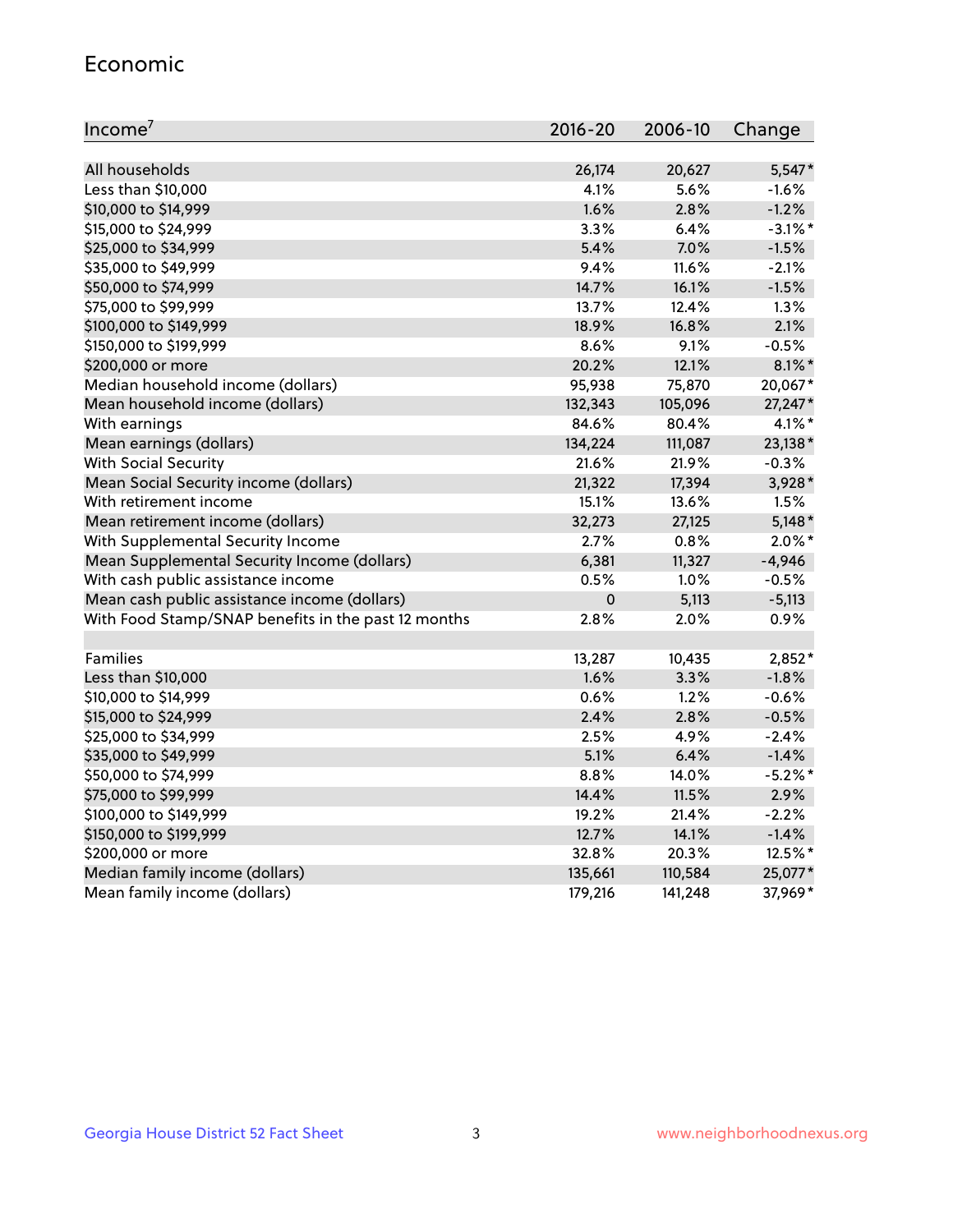## Economic, continued...

| Income, continued <sup>8</sup>                                        | $2016 - 20$ | 2006-10 | Change   |
|-----------------------------------------------------------------------|-------------|---------|----------|
|                                                                       |             |         |          |
| Nonfamily households                                                  | 12,887      | 10,193  | 2,695*   |
| Median nonfamily income (dollars)                                     | 65,033      | 51,120  | 13,913*  |
| Mean nonfamily income (dollars)                                       | 81,610      | 67,456  | 14,154*  |
| Median earnings for workers (dollars)                                 | 67,574      | 51,846  | 15,727*  |
| Median earnings for male full-time, year-round workers                | 93,422      | 76,243  | 17,179 * |
| (dollars)                                                             |             |         |          |
| Median earnings for female full-time, year-round workers<br>(dollars) | 71,236      | 54,576  | 16,660*  |
| Per capita income (dollars)                                           | 62,622      | 52,264  | 10,358*  |
|                                                                       |             |         |          |
| Families and People Below Poverty Level <sup>9</sup>                  | 2016-20     | 2006-10 | Change   |
|                                                                       |             |         |          |
| <b>All families</b>                                                   | 3.0%        | 4.8%    | $-1.8%$  |
| With related children under 18 years                                  | 4.1%        | 6.3%    | $-2.2%$  |
| With related children under 5 years only                              | 2.3%        | 4.3%    | $-1.9%$  |
| Married couple families                                               | 1.4%        | 2.2%    | $-0.8%$  |
| With related children under 18 years                                  | 2.1%        | 3.0%    | $-0.9%$  |
| With related children under 5 years only                              | 2.0%        | 4.5%    | $-2.6%$  |
| Families with female householder, no husband present                  | 9.7%        | 13.3%   | $-3.6%$  |
| With related children under 18 years                                  | 15.6%       | 18.4%   | $-2.8%$  |
| With related children under 5 years only                              | 15.9%       | 5.4%    | 10.5%    |
| All people                                                            | 5.8%        | 6.9%    | $-1.1%$  |
| Under 18 years                                                        | 5.2%        | 7.9%    | $-2.7%$  |
| Related children under 18 years                                       | 4.9%        | 7.6%    | $-2.7%$  |
| Related children under 5 years                                        | 3.5%        | 6.2%    | $-2.7%$  |
| Related children 5 to 17 years                                        | 5.8%        | 8.7%    | $-2.9%$  |
| 18 years and over                                                     | 5.9%        | 6.7%    | $-0.7%$  |
| 18 to 64 years                                                        | 5.4%        | 6.6%    | $-1.2%$  |
| 65 years and over                                                     | 8.4%        | 7.2%    | 1.1%     |
| People in families                                                    | 3.2%        | 4.9%    | $-1.8%$  |
| Unrelated individuals 15 years and over                               | 11.9%       | 11.3%   | 0.6%     |
|                                                                       |             |         |          |
| Non-Hispanic white people                                             | 3.9%        | 4.5%    | $-0.6%$  |
| Black or African-American people                                      | 10.5%       | 14.2%   | $-3.7%$  |
| Asian people                                                          | 7.5%        | 13.8%   | $-6.3%$  |
| Hispanic or Latino people                                             | 7.6%        | 10.4%   | $-2.8%$  |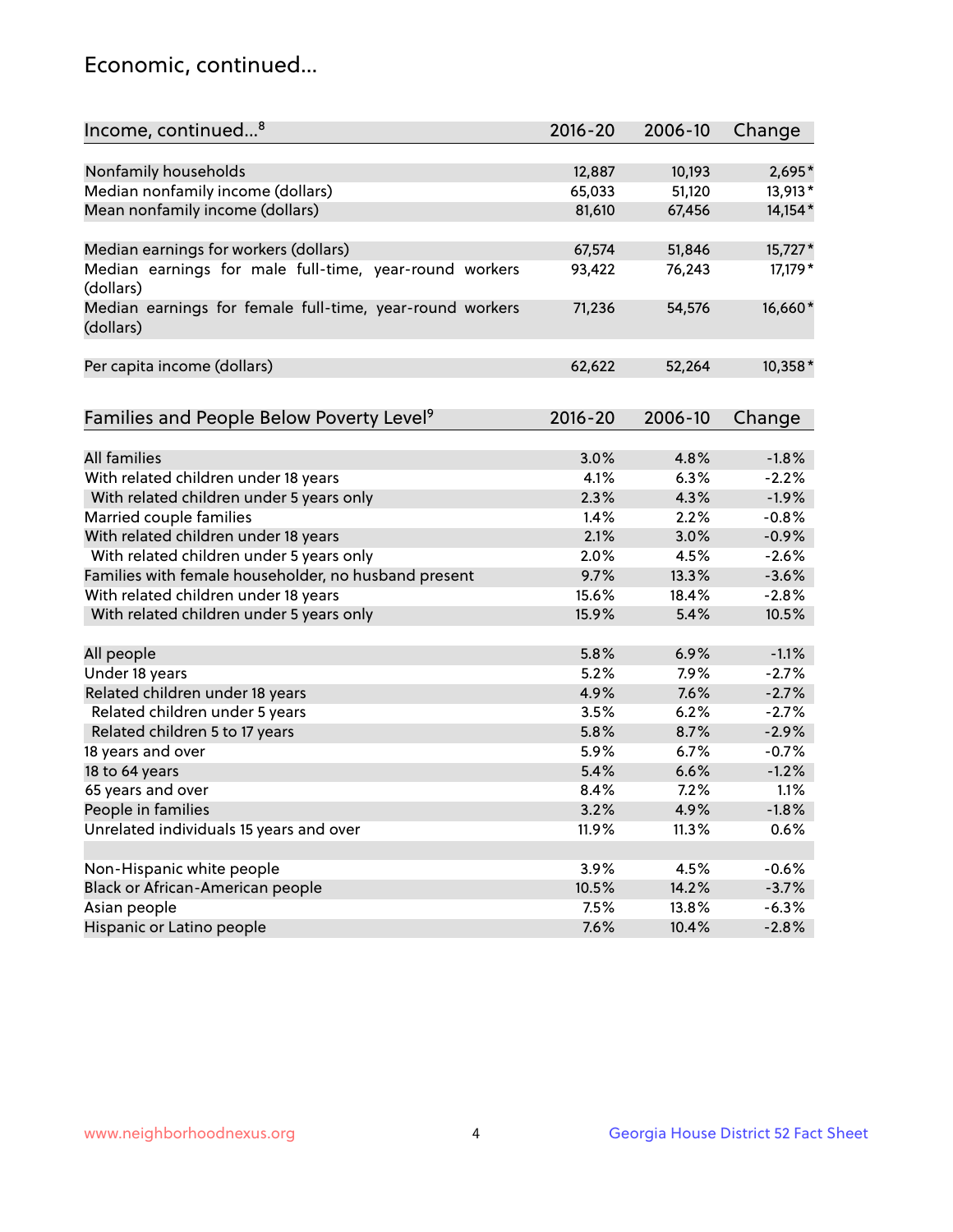## Employment

| Employment Status <sup>10</sup>                                             | $2016 - 20$ | 2006-10 | Change    |
|-----------------------------------------------------------------------------|-------------|---------|-----------|
|                                                                             |             |         |           |
| Population 16 years and over                                                | 45,706      | 35,354  | 10,352*   |
| In labor force                                                              | 72.5%       | 70.7%   | 1.9%      |
| Civilian labor force                                                        | 72.5%       | 70.5%   | 2.1%      |
| Employed                                                                    | 70.8%       | 67.4%   | 3.5%      |
| Unemployed                                                                  | 1.7%        | 3.1%    | $-1.4%$   |
| <b>Armed Forces</b>                                                         | 0.0%        | 0.2%    | $-0.2%$   |
| Not in labor force                                                          | 27.5%       | 29.3%   | $-1.9%$   |
| Civilian labor force                                                        | 33,153      | 24,914  | 8,239*    |
| <b>Unemployment Rate</b>                                                    | 2.4%        | 4.4%    | $-2.0%$   |
|                                                                             |             |         |           |
| Females 16 years and over                                                   | 24,390      | 18,855  | 5,535*    |
| In labor force                                                              | 64.6%       | 63.9%   | 0.7%      |
| Civilian labor force                                                        | 64.6%       | 63.9%   | 0.7%      |
| Employed                                                                    | 62.7%       | 61.2%   | 1.6%      |
|                                                                             |             |         |           |
| Own children of the householder under 6 years                               | 5,195       | 3,578   | $1,617*$  |
| All parents in family in labor force                                        | 63.6%       | 57.8%   | 5.8%      |
| Own children of the householder 6 to 17 years                               | 6,118       | 3,732   | 2,386*    |
| All parents in family in labor force                                        | 73.4%       | 65.6%   | 7.8%      |
|                                                                             |             |         |           |
| Industry <sup>11</sup>                                                      | $2016 - 20$ | 2006-10 | Change    |
|                                                                             |             |         |           |
| Civilian employed population 16 years and over                              | 32,367      | 23,813  | $8,554*$  |
| Agriculture, forestry, fishing and hunting, and mining                      | 0.2%        | 0.1%    | 0.1%      |
| Construction                                                                | 1.8%        | 2.4%    | $-0.6%$   |
| Manufacturing                                                               | 5.7%        | 6.5%    | $-0.8%$   |
| Wholesale trade                                                             | 3.2%        | 4.3%    | $-1.0%$   |
| Retail trade                                                                | 6.8%        | 8.2%    | $-1.3%$   |
| Transportation and warehousing, and utilities                               | 3.5%        | 2.9%    | 0.7%      |
| Information                                                                 | 4.5%        | 5.0%    | $-0.5%$   |
| Finance and insurance, and real estate and rental and leasing               | 13.7%       | 12.9%   | 0.8%      |
| Professional, scientific, and management, and administrative                | 28.4%       | 24.9%   | $3.6\%$ * |
| and waste management services                                               |             |         |           |
| Educational services, and health care and social assistance                 | 17.2%       | 17.4%   | $-0.2%$   |
| Arts, entertainment, and recreation, and accommodation and<br>food services | 7.4%        | 9.3%    | $-1.9%$   |
| Other services, except public administration                                | 4.5%        | 3.3%    | 1.1%      |
| Public administration                                                       | 3.0%        | 3.0%    | $-0.0%$   |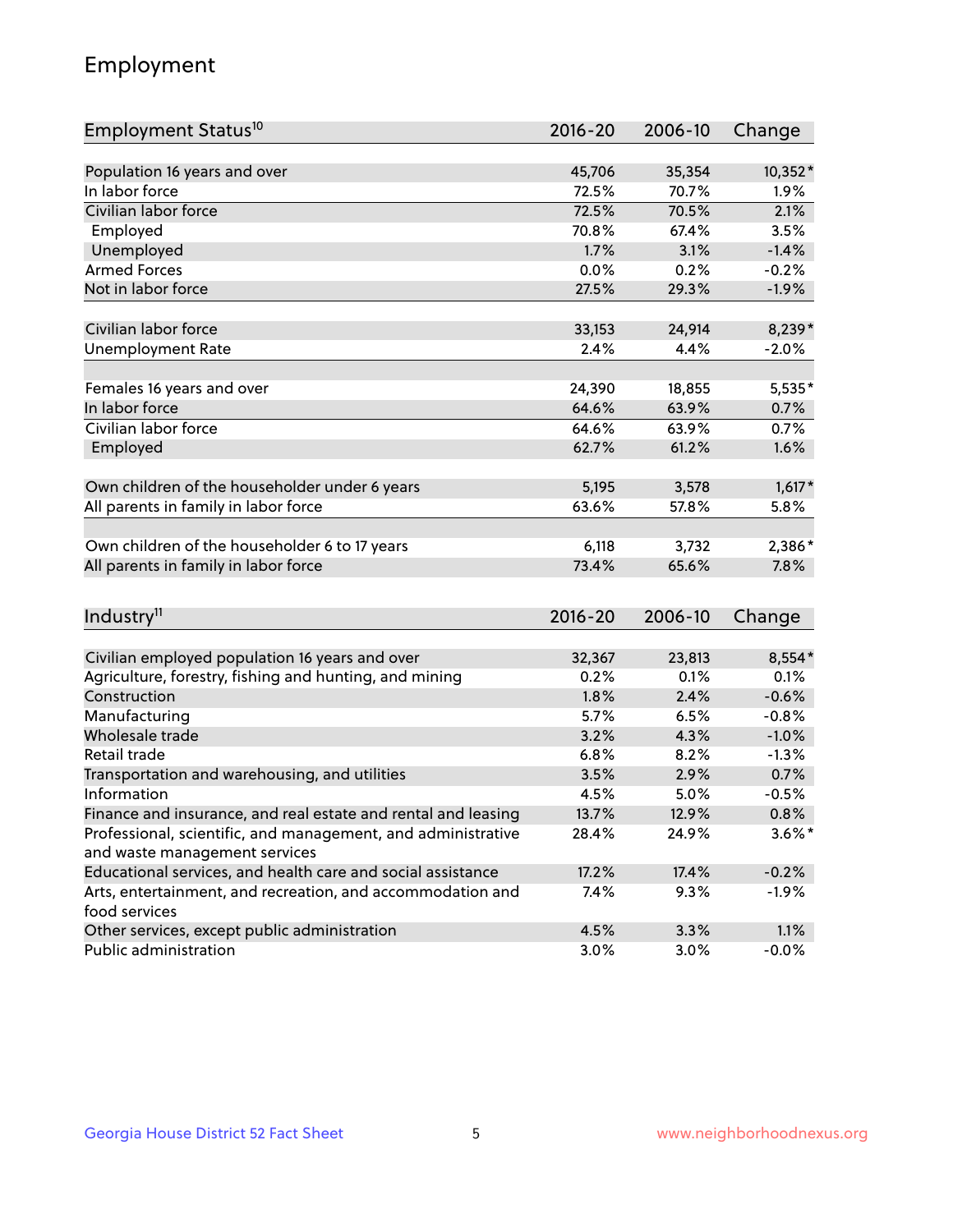## Employment, continued...

| Occupation <sup>12</sup>                                                    | $2016 - 20$ | 2006-10 | Change     |
|-----------------------------------------------------------------------------|-------------|---------|------------|
| Civilian employed population 16 years and over                              | 32,367      | 23,813  | $8,554*$   |
| Management, business, science, and arts occupations                         | 70.2%       | 59.5%   | 10.7%*     |
| Service occupations                                                         | 6.8%        | 9.2%    | $-2.4%$    |
| Sales and office occupations                                                | 17.8%       | 27.2%   | $-9.4\%$ * |
|                                                                             | 1.6%        | 1.1%    | 0.5%       |
| Natural<br>and<br>resources,<br>construction,<br>maintenance<br>occupations |             |         |            |
| Production, transportation, and material moving occupations                 | 3.6%        | 3.0%    | 0.6%       |
| Class of Worker <sup>13</sup>                                               | $2016 - 20$ | 2006-10 | Change     |
|                                                                             |             |         |            |
| Civilian employed population 16 years and over                              | 32,367      | 23,813  | 8,554*     |
| Private wage and salary workers                                             | 87.8%       | 86.1%   | 1.7%       |
| Government workers                                                          | 7.3%        | 7.8%    | $-0.5%$    |
| Self-employed in own not incorporated business workers                      | 4.8%        | 6.0%    | $-1.2%$    |
| Unpaid family workers                                                       | 0.1%        | 0.1%    | 0.0%       |
| Job Flows <sup>14</sup>                                                     | 2019        | 2010    | Change     |
|                                                                             |             |         |            |
| Total Jobs in district                                                      | 111,096     | 80,247  | 30,849     |
| Held by residents of district                                               | 4.1%        | 3.8%    | 0.3%       |
| Held by non-residents of district                                           | 95.9%       | 96.2%   | $-0.3%$    |
| Jobs by Industry Sector <sup>15</sup>                                       | 2019        | 2010    | Change     |
|                                                                             |             |         |            |
| Total Jobs in district                                                      | 111,096     | 80,247  | 30,849     |
| Goods Producing sectors                                                     | 2.5%        | 2.4%    | 0.1%       |
| Trade, Transportation, and Utilities sectors                                | 15.3%       | 18.9%   | $-3.5%$    |
| All Other Services sectors                                                  | 82.1%       | 78.7%   | 3.4%       |
| Total Jobs in district held by district residents                           | 4,559       | 3,046   | 1,513      |
| <b>Goods Producing sectors</b>                                              | 2.6%        | 2.7%    | $-0.1%$    |
| Trade, Transportation, and Utilities sectors                                | 13.3%       | 15.6%   | $-2.2%$    |
| All Other Services sectors                                                  | 84.1%       | 81.8%   | 2.3%       |
|                                                                             |             |         |            |
| Jobs by Earnings <sup>16</sup>                                              | 2019        | 2010    | Change     |
|                                                                             |             |         |            |
| Total Jobs in district                                                      | 111,096     | 80,247  | 30,849     |
| Jobs with earnings \$1250/month or less                                     | 14.1%       | 18.5%   | $-4.3%$    |
| Jobs with earnings \$1251/month to \$3333/month                             | 20.5%       | 25.7%   | $-5.2%$    |
| Jobs with earnings greater than \$3333/month                                | 65.4%       | 55.8%   | 9.5%       |
| Total Jobs in district held by district residents                           | 4,559       | 3,046   | 1,513      |
| Jobs with earnings \$1250/month or less                                     | 10.7%       | 13.7%   | $-3.0%$    |
| Jobs with earnings \$1251/month to \$3333/month                             | 12.0%       | 20.1%   | $-8.1%$    |
| Jobs with earnings greater than \$3333/month                                | 77.4%       | 66.3%   | 11.1%      |
|                                                                             |             |         |            |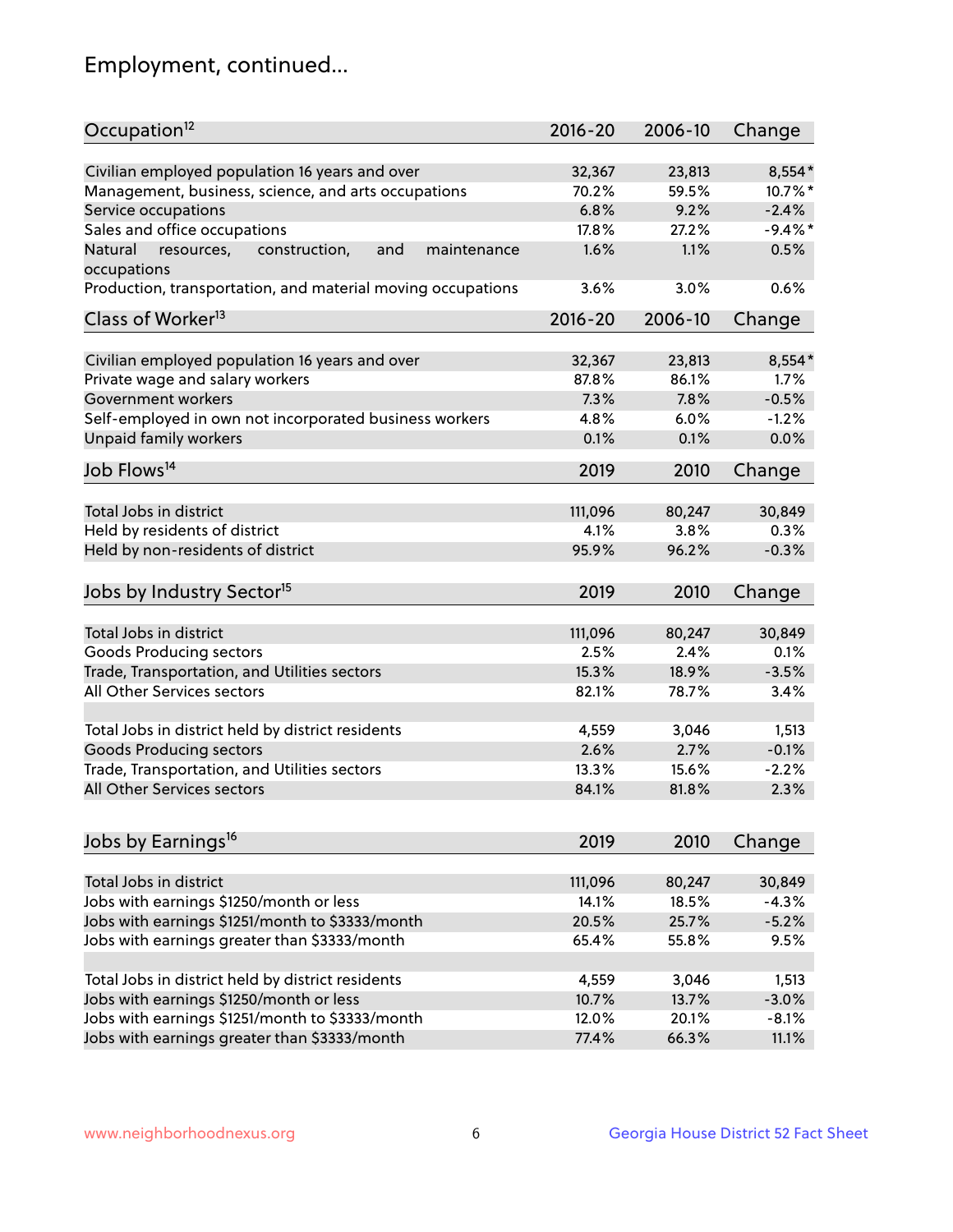## Employment, continued...

| Jobs by Age of Worker <sup>17</sup>               | 2019     | 2010   | Change  |
|---------------------------------------------------|----------|--------|---------|
|                                                   |          |        |         |
| Total Jobs in district                            | 111,096  | 80,247 | 30,849  |
| Jobs with workers age 29 or younger               | 20.4%    | 19.8%  | 0.6%    |
| Jobs with workers age 30 to 54                    | 61.8%    | 65.9%  | $-4.1%$ |
| Jobs with workers age 55 or older                 | $17.8\%$ | 14.3%  | 3.5%    |
|                                                   |          |        |         |
| Total Jobs in district held by district residents | 4.559    | 3.046  | 1,513   |
| Jobs with workers age 29 or younger               | 21.8%    | 24.2%  | $-2.3%$ |
| Jobs with workers age 30 to 54                    | 62.0%    | 60.7%  | 1.3%    |
| Jobs with workers age 55 or older                 | 16.1%    | 15.1%  | 1.1%    |

#### Education

| School Enrollment <sup>18</sup>                | $2016 - 20$ | 2006-10 | Change    |
|------------------------------------------------|-------------|---------|-----------|
|                                                |             |         |           |
| Population 3 years and over enrolled in school | 11,673      | 8,365   | $3,308*$  |
| Nursery school, preschool                      | 12.2%       | 14.2%   | $-1.9\%$  |
| Kindergarten                                   | 7.7%        | 4.2%    | $3.5\%$ * |
| Elementary school (grades 1-8)                 | 33.1%       | 30.6%   | 2.5%      |
| High school (grades 9-12)                      | 17.8%       | 14.5%   | 3.3%      |
| College or graduate school                     | 29.2%       | 36.6%   | $-7.4\%$  |
| Educational Attainment <sup>19</sup>           | $2016 - 20$ | 2006-10 | Change    |
|                                                |             |         |           |
| Population 25 years and over                   | 41,668      | 31,544  | 10,124*   |
| Less than 9th grade                            | 1.1%        | $2.0\%$ | $-0.9%$   |
| 9th to 12th grade, no diploma                  | 1.4%        | 1.2%    | $0.3\%$   |
| High school graduate (includes equivalency)    | 8.9%        | 10.7%   | $-1.8%$   |
| Some college, no degree                        | 9.6%        | 14.4%   | $-4.9%$ * |
| Associate's degree                             | 4.0%        | 4.5%    | $-0.5%$   |
| Bachelor's degree                              | 41.8%       | 43.8%   | $-1.9\%$  |
| Graduate or professional degree                | 33.2%       | 23.4%   | $9.7\%$ * |
|                                                |             |         |           |
| Percent high school graduate or higher         | 97.4%       | 96.8%   | 0.6%      |
| Percent bachelor's degree or higher            | 75.0%       | 67.2%   | $7.8\%$ * |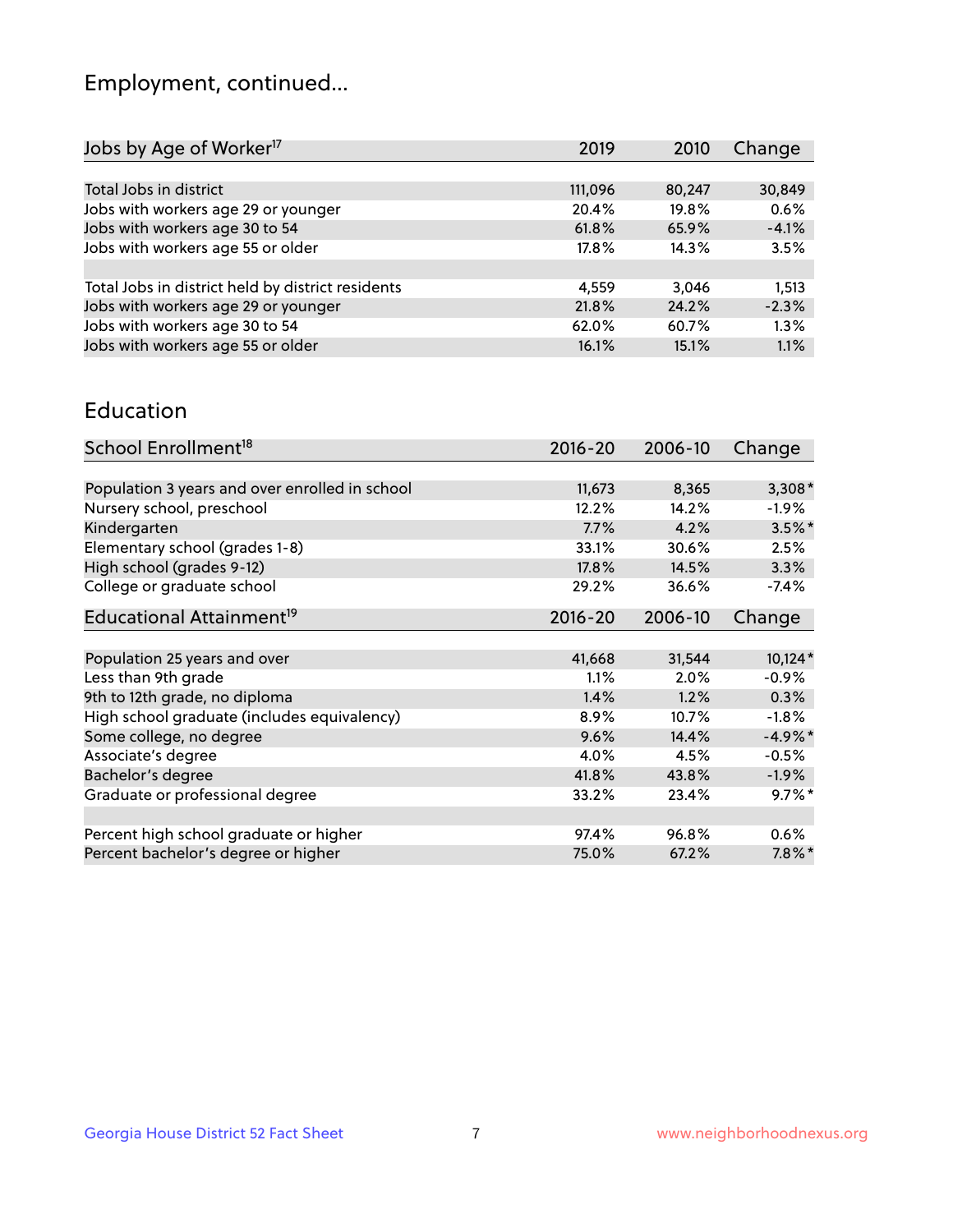## Housing

| Households by Type <sup>20</sup>                     | 2016-20 | 2006-10 | Change     |
|------------------------------------------------------|---------|---------|------------|
|                                                      |         |         |            |
| <b>Total households</b>                              | 26,174  | 20,627  | $5,547*$   |
| Family households (families)                         | 50.8%   | 50.6%   | $0.2\%$    |
| With own children under 18 years                     | 24.7%   | 20.7%   | 4.0%*      |
| Married-couple family                                | 40.7%   | 40.5%   | 0.2%       |
| With own children of the householder under 18 years  | 20.6%   | 15.4%   | $5.2\%$ *  |
| Male householder, no wife present, family            | 2.3%    | 2.9%    | $-0.6%$    |
| With own children of the householder under 18 years  | 1.0%    | 0.5%    | 0.4%       |
| Female householder, no husband present, family       | 7.7%    | 7.1%    | 0.6%       |
| With own children of the householder under 18 years  | 3.2%    | 4.8%    | $-1.6\%$ * |
| Nonfamily households                                 | 49.2%   | 49.4%   | $-0.2%$    |
| Householder living alone                             | 41.7%   | 42.0%   | $-0.3%$    |
| 65 years and over                                    | 10.8%   | 11.5%   | $-0.7%$    |
|                                                      |         |         |            |
| Households with one or more people under 18 years    | 26.3%   | 21.8%   | 4.6%*      |
| Households with one or more people 65 years and over | 22.6%   | 20.9%   | 1.6%       |
|                                                      |         |         |            |
| Average household size                               | 2.14    | 2.04    | $0.10*$    |
| Average family size                                  | 2.97    | 2.80    | 0.17       |
|                                                      |         |         |            |
| Housing Occupancy <sup>21</sup>                      | 2016-20 | 2006-10 | Change     |
|                                                      |         |         |            |
| Total housing units                                  | 28,771  | 23,418  | $5,353*$   |
| Occupied housing units                               | 91.0%   | 88.1%   | $2.9\%*$   |
| Vacant housing units                                 | 9.0%    | 11.9%   | $-2.9\%$ * |
|                                                      |         |         |            |
| Homeowner vacancy rate                               | 2.0     | 6.4     | $-4.4*$    |
| Rental vacancy rate                                  | 9.1     | 11.9    | $-2.8$     |
|                                                      |         |         |            |
| Units in Structure <sup>22</sup>                     | 2016-20 | 2006-10 | Change     |
|                                                      |         |         |            |
| Total housing units                                  | 28,771  | 23,418  | $5,353*$   |
| 1-unit, detached                                     | 33.1%   | 40.3%   | $-7.2%$ *  |
| 1-unit, attached                                     | 9.8%    | 8.1%    | 1.7%       |
| 2 units                                              | 0.5%    | 0.3%    | 0.1%       |
| 3 or 4 units                                         | 1.7%    | 2.3%    | $-0.6%$    |
| 5 to 9 units                                         | 6.6%    | 6.8%    | $-0.2%$    |
| 10 to 19 units                                       | 9.9%    | 15.0%   | $-5.1\%$ * |
| 20 or more units                                     | 37.8%   | 26.9%   |            |
| Mobile home                                          | 0.5%    | 0.3%    | 10.9%*     |
|                                                      |         |         | 0.3%       |
| Boat, RV, van, etc.                                  | 0.0%    | 0.0%    | 0.0%       |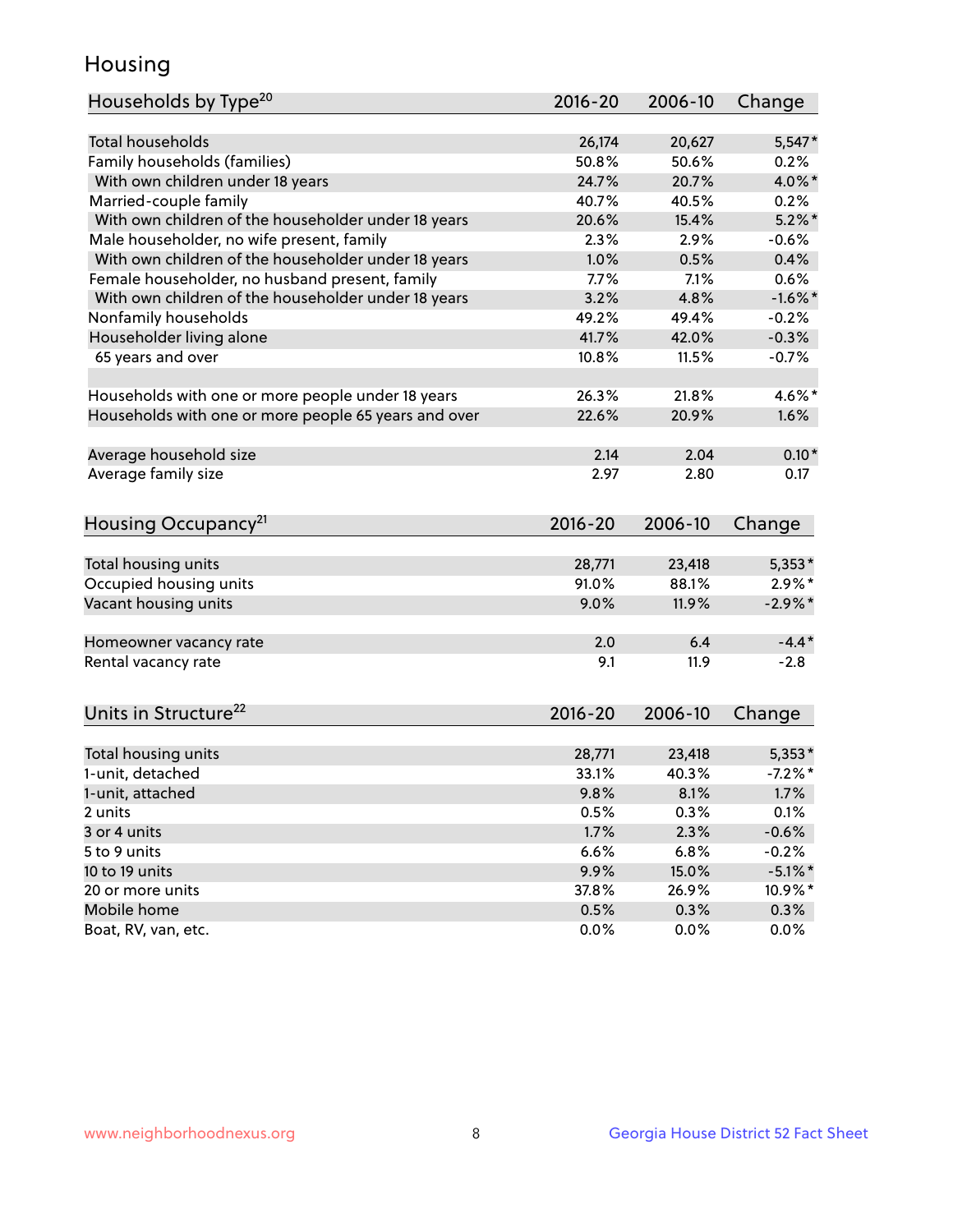## Housing, Continued...

| Year Structure Built <sup>23</sup>             | 2016-20     | 2006-10 | Change     |
|------------------------------------------------|-------------|---------|------------|
| Total housing units                            | 28,771      | 23,418  | $5,353*$   |
| Built 2014 or later                            | 7.1%        | (X)     | (X)        |
| Built 2010 to 2013                             | 4.3%        | (X)     | (X)        |
| Built 2000 to 2009                             | 19.2%       | 20.1%   | $-0.9%$    |
| Built 1990 to 1999                             | 18.2%       | 22.1%   | $-3.9\%$ * |
| Built 1980 to 1989                             | 18.9%       | 19.9%   | $-0.9%$    |
| Built 1970 to 1979                             | 13.0%       | 12.4%   | 0.6%       |
| Built 1960 to 1969                             | 12.3%       | 16.4%   | $-4.1%$ *  |
| Built 1950 to 1959                             | 5.9%        | 7.9%    | $-2.0\%$ * |
| Built 1940 to 1949                             | 0.9%        | 0.9%    | 0.0%       |
| Built 1939 or earlier                          | 0.2%        | 0.3%    | $-0.1%$    |
| Housing Tenure <sup>24</sup>                   | $2016 - 20$ | 2006-10 | Change     |
| Occupied housing units                         | 26,174      | 20,627  | $5,547*$   |
| Owner-occupied                                 | 50.2%       | 54.8%   | $-4.7\%$ * |
| Renter-occupied                                | 49.8%       | 45.2%   | 4.7%*      |
| Average household size of owner-occupied unit  | 2.38        | 2.22    | $0.16*$    |
| Average household size of renter-occupied unit | 1.90        | 1.82    | 0.07       |
| Residence 1 Year Ago <sup>25</sup>             | 2016-20     | 2006-10 | Change     |
| Population 1 year and over                     | 55,549      | 41,825  | 13,724*    |
| Same house                                     | 79.7%       | 75.5%   | $4.2\%$ *  |
| Different house in the U.S.                    | 17.4%       | 23.4%   | $-6.1\%$ * |
| Same county                                    | 6.9%        | 9.8%    | $-2.8\%$ * |
| Different county                               | 10.4%       | 13.7%   | $-3.3\%$ * |
| Same state                                     | 6.7%        | 6.9%    | $-0.2%$    |
| Different state                                | 3.8%        | 6.8%    | $-3.0\%$ * |
| Abroad                                         | 2.9%        | 1.0%    | $1.9\%$ *  |
| Value of Housing Unit <sup>26</sup>            | $2016 - 20$ | 2006-10 | Change     |
| Owner-occupied units                           | 13,136      | 11,314  | $1,822*$   |
| Less than \$50,000                             | 0.9%        | 0.9%    | $-0.1%$    |
| \$50,000 to \$99,999                           | 1.5%        | 0.8%    | 0.7%       |
| \$100,000 to \$149,999                         | 5.4%        | 6.4%    | $-1.0%$    |
| \$150,000 to \$199,999                         | 7.4%        | 9.4%    | $-2.0%$    |
| \$200,000 to \$299,999                         | 9.8%        | 14.6%   | $-4.8\%$ * |
| \$300,000 to \$499,999                         | 36.1%       | 45.4%   | $-9.3\%$ * |
| \$500,000 to \$999,999                         | 35.2%       | 20.1%   | 15.1%*     |
| \$1,000,000 or more                            | 3.6%        | 2.3%    | 1.4%       |
| Median (dollars)                               | 447,020     | 369,472 | 77,548*    |
| Mortgage Status <sup>27</sup>                  | $2016 - 20$ | 2006-10 | Change     |
| Owner-occupied units                           | 13,136      | 11,314  | $1,822*$   |
| Housing units with a mortgage                  | 71.3%       | 74.5%   | $-3.2%$    |
| Housing units without a mortgage               | 28.7%       | 25.5%   | 3.2%       |
|                                                |             |         |            |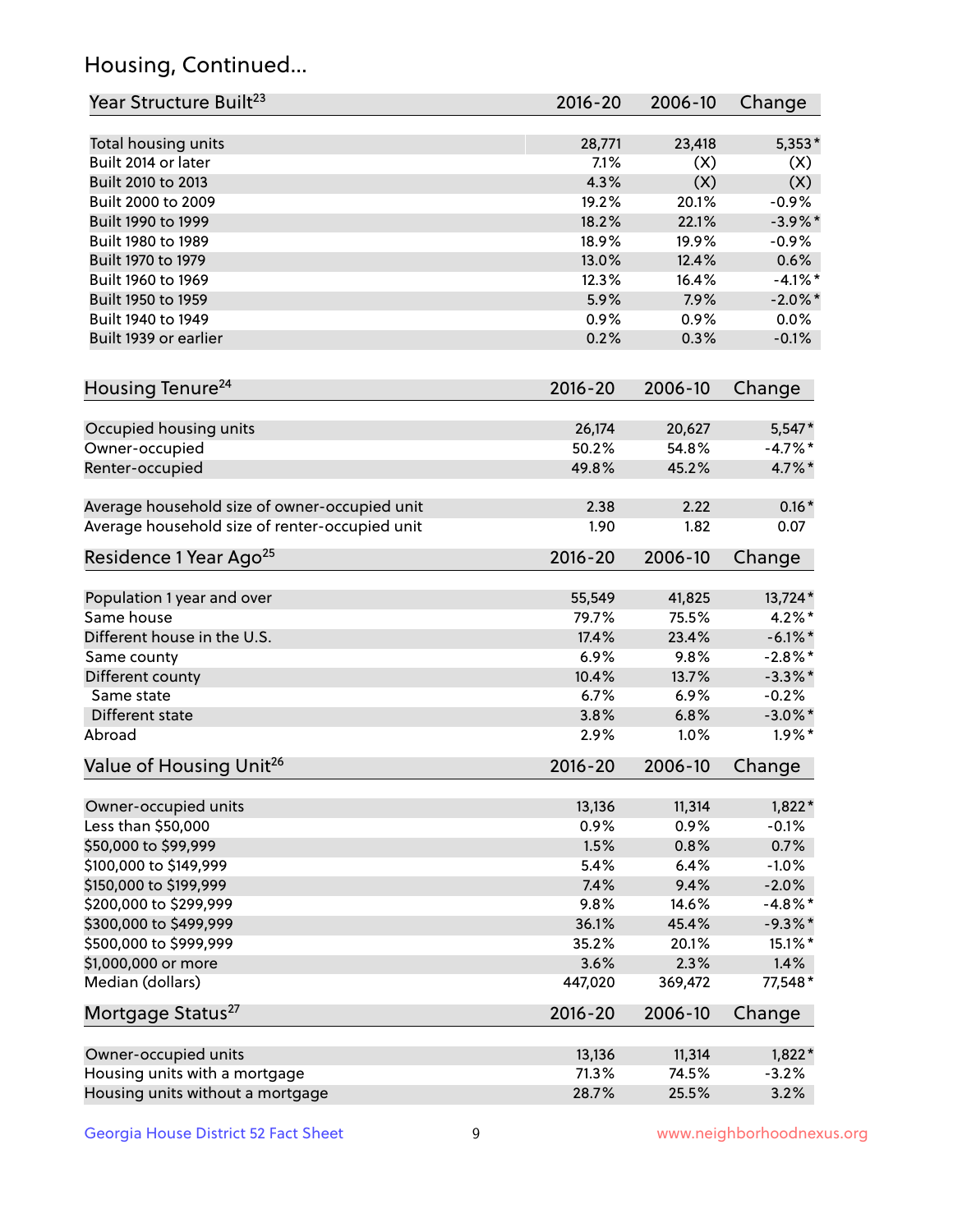## Housing, Continued...

| Selected Monthly Owner Costs <sup>28</sup>                                            | 2016-20     | 2006-10 | Change      |
|---------------------------------------------------------------------------------------|-------------|---------|-------------|
| Housing units with a mortgage                                                         | 9,365       | 8,424   | $941*$      |
| Less than \$300                                                                       | 0.0%        | 0.3%    | $-0.3%$     |
| \$300 to \$499                                                                        | 0.5%        | 0.1%    | 0.3%        |
| \$500 to \$999                                                                        | 3.3%        | 5.2%    | $-1.9%$     |
| \$1,000 to \$1,499                                                                    | 15.7%       | 14.1%   | 1.6%        |
| \$1,500 to \$1,999                                                                    | 17.9%       | 18.8%   | $-0.9%$     |
| \$2,000 to \$2,999                                                                    | 33.6%       | 35.2%   | $-1.5%$     |
| \$3,000 or more                                                                       | 29.0%       | 26.3%   | 2.7%        |
| Median (dollars)                                                                      | 2,337       | 2,290   | 47          |
| Housing units without a mortgage                                                      | 3,770       | 2,889   | 881*        |
| Less than \$150                                                                       | 0.3%        | 0.5%    | $-0.2%$     |
| \$150 to \$249                                                                        | 2.5%        | 0.4%    | 2.1%        |
| \$250 to \$349                                                                        | 2.8%        | 5.4%    | $-2.6%$     |
| \$350 to \$499                                                                        | 5.5%        | 24.2%   | $-18.7\%$ * |
| \$500 to \$699                                                                        | 27.6%       | 25.4%   | 2.2%        |
| \$700 or more                                                                         | 61.4%       | 44.1%   | 17.3%*      |
| Median (dollars)                                                                      | 800         | 645     | $155*$      |
| Selected Monthly Owner Costs as a Percentage of<br>Household Income <sup>29</sup>     | $2016 - 20$ | 2006-10 | Change      |
| Housing units with a mortgage (excluding units where<br>SMOCAPI cannot be computed)   | 9,275       | 8,390   | 885         |
| Less than 20.0 percent                                                                | 55.9%       | 40.5%   | 15.4%*      |
| 20.0 to 24.9 percent                                                                  | 14.3%       | 17.3%   | $-2.9%$     |
| 25.0 to 29.9 percent                                                                  | 7.8%        | 11.4%   | $-3.7\%$ *  |
| 30.0 to 34.9 percent                                                                  | 2.8%        | 7.7%    | $-4.8\%$ *  |
| 35.0 percent or more                                                                  | 19.1%       | 23.1%   | $-4.0%$     |
| Not computed                                                                          | 91          | 35      | 56          |
| Housing unit without a mortgage (excluding units where<br>SMOCAPI cannot be computed) | 3,770       | 2,802   | 968         |
| Less than 10.0 percent                                                                | 57.5%       | 43.1%   | 14.4%       |
| 10.0 to 14.9 percent                                                                  | 16.1%       | 19.3%   | $-3.2%$     |
| 15.0 to 19.9 percent                                                                  | 6.5%        | 13.6%   | $-7.1%$     |
| 20.0 to 24.9 percent                                                                  | 7.0%        | 6.2%    | 0.8%        |
| 25.0 to 29.9 percent                                                                  | 1.6%        | 4.3%    | $-2.7%$     |
| 30.0 to 34.9 percent                                                                  | 0.7%        | 4.1%    | $-3.4%$     |
| 35.0 percent or more                                                                  | 10.6%       | 9.4%    | 1.2%        |
| Not computed                                                                          | $\pmb{0}$   | 87      | $-87$       |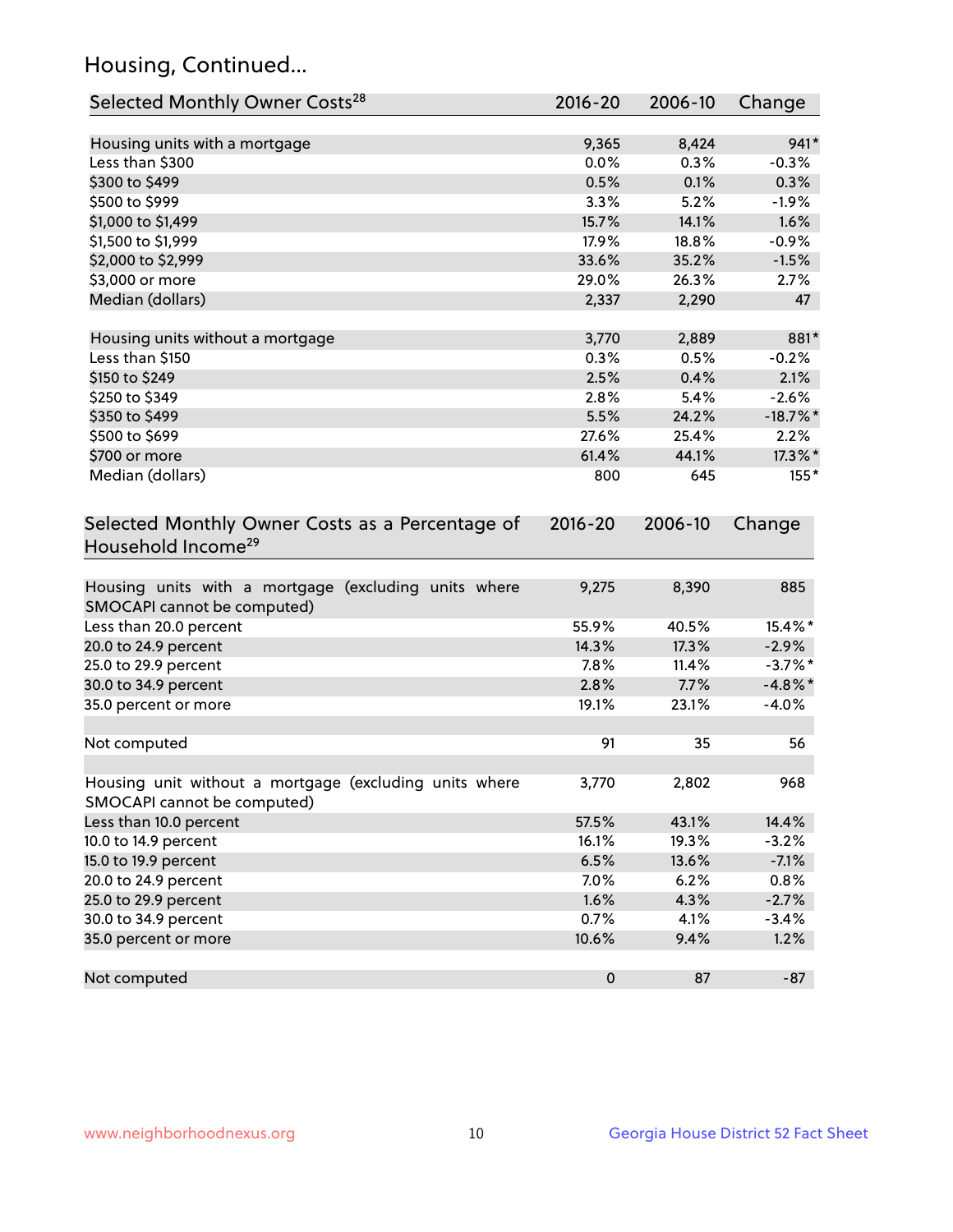## Housing, Continued...

| Gross Rent <sup>30</sup>   | 2016-20 | 2006-10 | Change      |
|----------------------------|---------|---------|-------------|
|                            |         |         |             |
| Occupied units paying rent | 12,771  | 9,149   | $3,622*$    |
| Less than \$200            | 0.7%    | 0.8%    | $-0.1%$     |
| \$200 to \$499             | 3.5%    | 2.8%    | 0.7%        |
| \$500 to \$749             | 1.3%    | 2.9%    | $-1.7%$     |
| \$750 to \$999             | 2.3%    | 27.3%   | $-25.0\%$ * |
| \$1,000 to \$1,499         | 40.8%   | 48.9%   | $-8.1\%$ *  |
| \$1,500 to \$1,999         | 37.3%   | 13.9%   | 23.4%*      |
| \$2,000 or more            | 14.1%   | 3.3%    | $10.8\%$ *  |
| Median (dollars)           | 1,519   | 1,371   | $148*$      |
|                            |         |         |             |
| No rent paid               | 268     | 165     | 103         |
|                            |         |         |             |

| Gross Rent as a Percentage of Household Income <sup>31</sup>                   | $2016 - 20$ | 2006-10 | Change   |
|--------------------------------------------------------------------------------|-------------|---------|----------|
|                                                                                |             |         |          |
| Occupied units paying rent (excluding units where GRAPI<br>cannot be computed) | 12,629      | 9,018   | $3,611*$ |
| Less than 15.0 percent                                                         | 16.3%       | 15.5%   | 0.7%     |
| 15.0 to 19.9 percent                                                           | 16.0%       | 14.1%   | 1.9%     |
| 20.0 to 24.9 percent                                                           | 16.4%       | 16.5%   | $-0.2%$  |
| 25.0 to 29.9 percent                                                           | 10.3%       | 12.3%   | $-1.9%$  |
| 30.0 to 34.9 percent                                                           | 8.3%        | 8.5%    | $-0.2%$  |
| 35.0 percent or more                                                           | 32.7%       | 33.1%   | $-0.3%$  |
|                                                                                |             |         |          |
| Not computed                                                                   | 409         | 296     | 114      |

## Transportation

| Commuting to Work <sup>32</sup>           | 2016-20 | 2006-10 | Change     |
|-------------------------------------------|---------|---------|------------|
|                                           |         |         |            |
| Workers 16 years and over                 | 31,958  | 23,559  | 8,398*     |
| Car, truck, or van - drove alone          | 66.3%   | 74.8%   | $-8.4\%$ * |
| Car, truck, or van - carpooled            | 5.4%    | 7.3%    | $-1.9%$    |
| Public transportation (excluding taxicab) | 8.5%    | 4.6%    | $3.9\%$ *  |
| Walked                                    | 2.3%    | 2.5%    | $-0.3%$    |
| Other means                               | $1.6\%$ | $1.3\%$ | 0.3%       |
| Worked at home                            | 16.0%   | 9.6%    | $6.4\%$ *  |
|                                           |         |         |            |
| Mean travel time to work (minutes)        | 24.1    | 21.7    | 2.4        |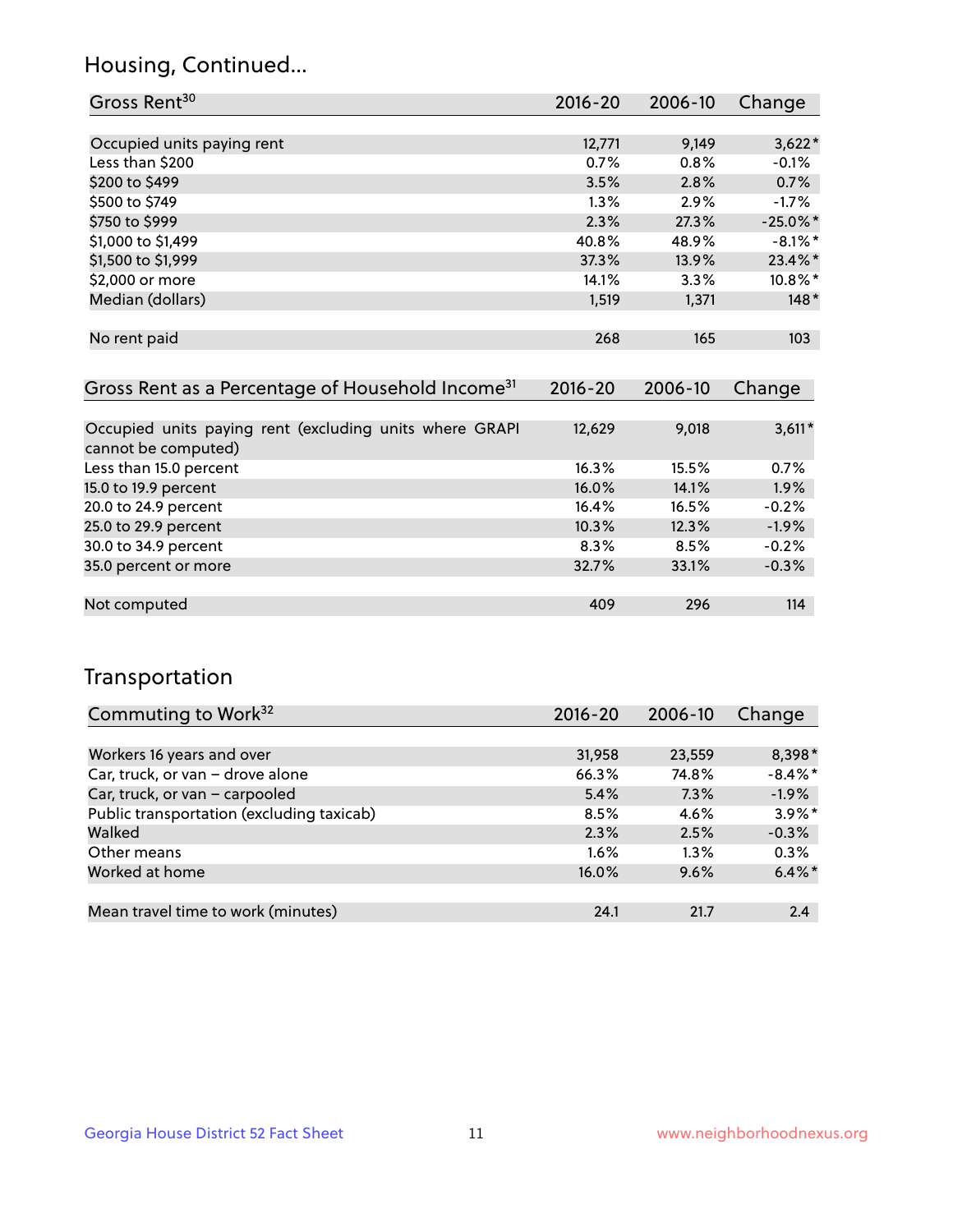## Transportation, Continued...

| Vehicles Available <sup>33</sup> | $2016 - 20$ | $2006 - 10$ | Change     |
|----------------------------------|-------------|-------------|------------|
|                                  |             |             |            |
| Occupied housing units           | 26,174      | 20,627      | $5,547*$   |
| No vehicles available            | 8.8%        | 7.9%        | 0.9%       |
| 1 vehicle available              | 46.1%       | 43.1%       | 3.0%       |
| 2 vehicles available             | 35.0%       | 39.3%       | $-4.3\%$ * |
| 3 or more vehicles available     | 10.0%       | 9.7%        | 0.3%       |

#### Health

| Health Insurance coverage <sup>34</sup>                 | 2016-20 |
|---------------------------------------------------------|---------|
|                                                         |         |
| Civilian Noninstitutionalized Population                | 56,147  |
| With health insurance coverage                          | 94.6%   |
| With private health insurance coverage                  | 86.6%   |
| With public health coverage                             | 17.9%   |
| No health insurance coverage                            | 5.4%    |
| Civilian Noninstitutionalized Population Under 19 years | 11,905  |
| No health insurance coverage                            | 4.6%    |
| Civilian Noninstitutionalized Population 19 to 64 years | 36,352  |
| In labor force:                                         | 31,084  |
| Employed:                                               | 30,347  |
| With health insurance coverage                          | 94.2%   |
| With private health insurance coverage                  | 93.6%   |
| With public coverage                                    | 2.2%    |
| No health insurance coverage                            | 5.8%    |
| Unemployed:                                             | 737     |
| With health insurance coverage                          | 92.3%   |
| With private health insurance coverage                  | 89.3%   |
| With public coverage                                    | 4.5%    |
| No health insurance coverage                            | 7.7%    |
| Not in labor force:                                     | 5,269   |
| With health insurance coverage                          | 89.5%   |
| With private health insurance coverage                  | 80.6%   |
| With public coverage                                    | 11.6%   |
| No health insurance coverage                            | 10.5%   |